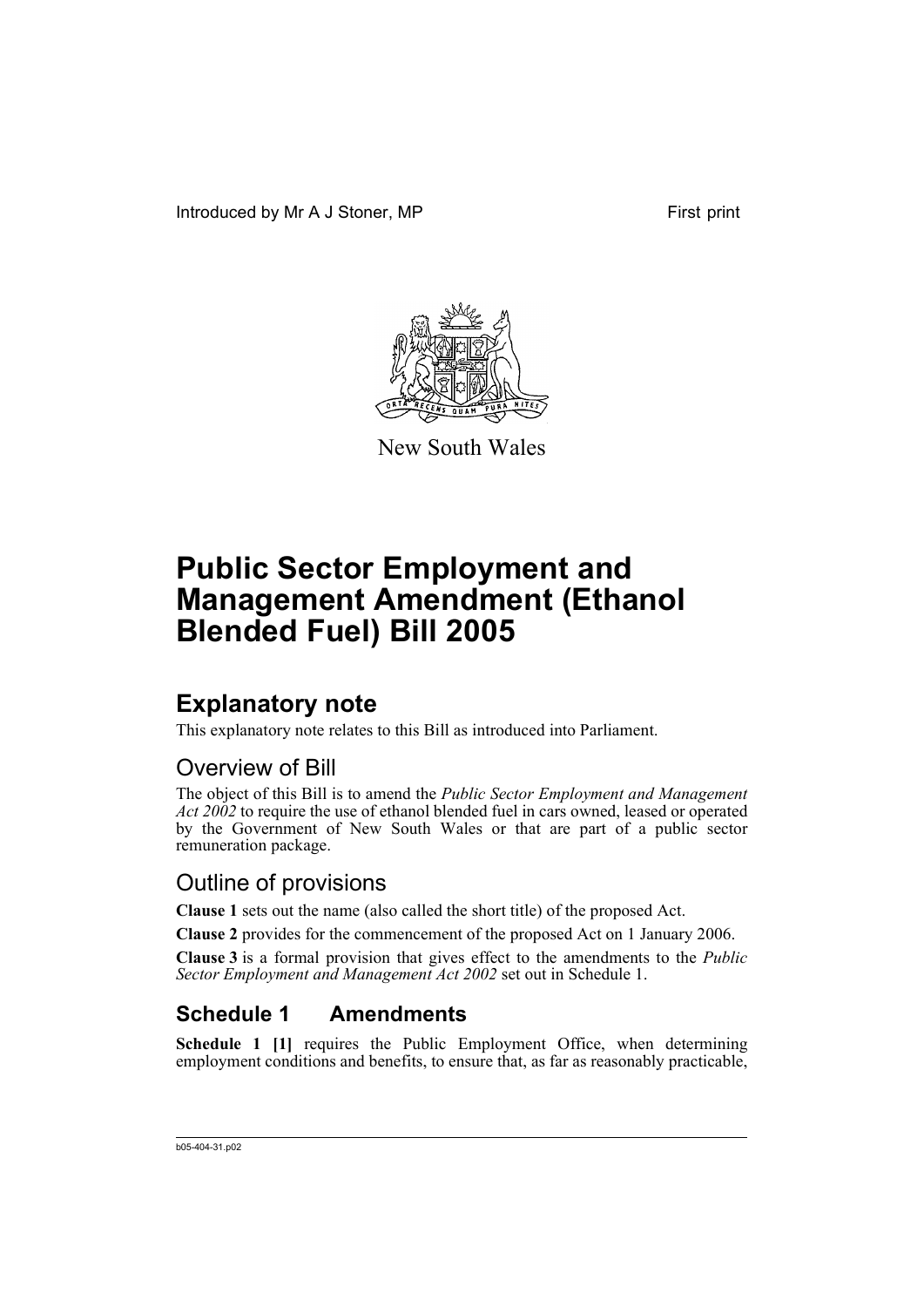Public Sector Employment and Management Amendment (Ethanol Blended Fuel) Bill 2005

Explanatory note

any petrol driven motor vehicle that is part of a remuneration package uses fuel containing at least 10 per cent ethanol.

**Schedule 1 [2]** provides that the regulations are to establish a scheme to ensure that, as far as reasonably practicable, all petrol driven motor vehicles owned, leased or operated by the Crown, a public sector service or State owned corporation use fuel containing at least 10 per cent ethanol.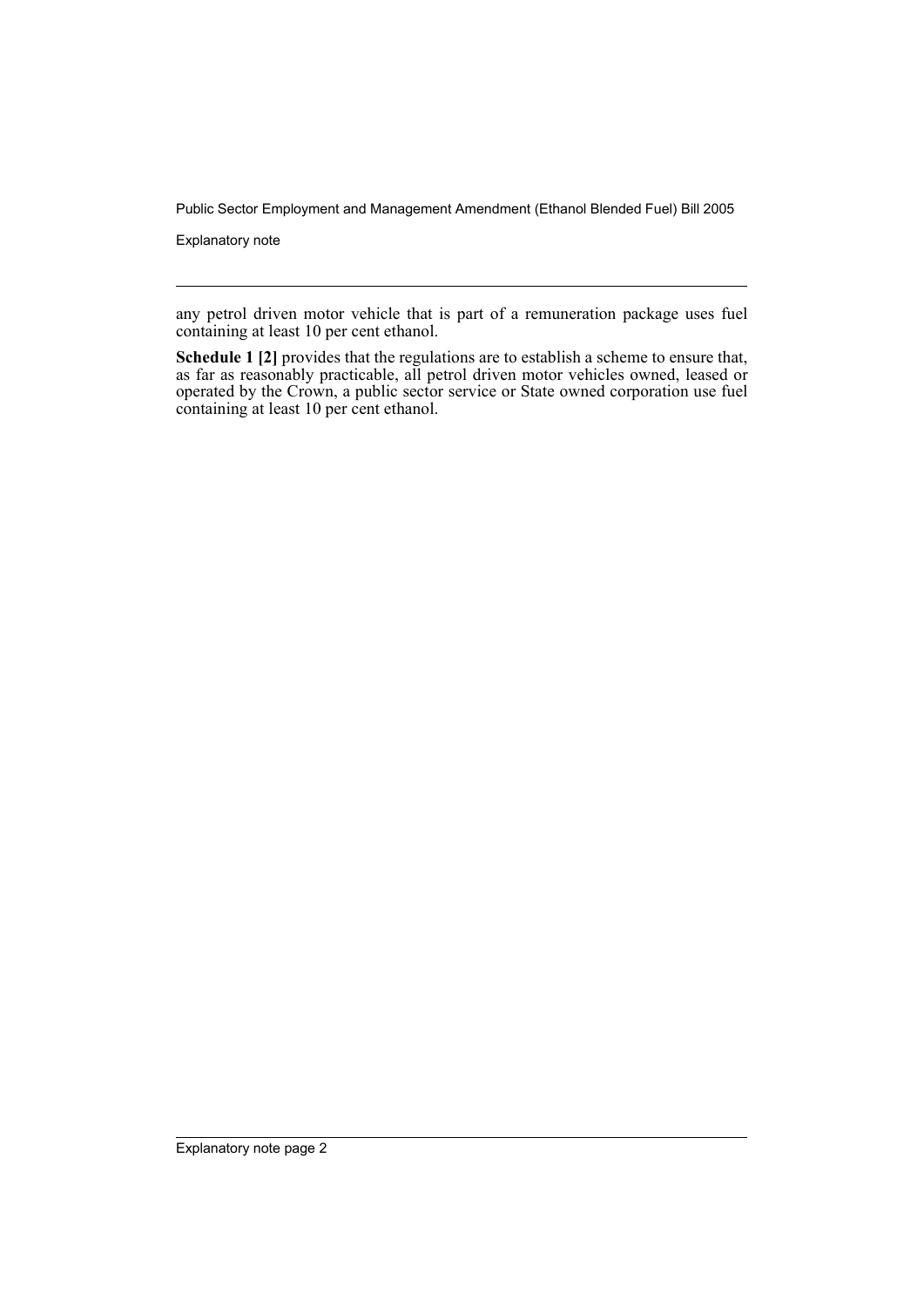Introduced by Mr A J Stoner, MP First print



New South Wales

# **Public Sector Employment and Management Amendment (Ethanol Blended Fuel) Bill 2005**

## **Contents**

|    |                                           | Page |
|----|-------------------------------------------|------|
| 1. | Name of Act                               |      |
|    | Commencement                              |      |
| 3  | Amendment of Public Sector Employment and |      |
|    | Management Act 2002 No 43                 | 2.   |
|    | Schedule 1 Amendments                     | વ    |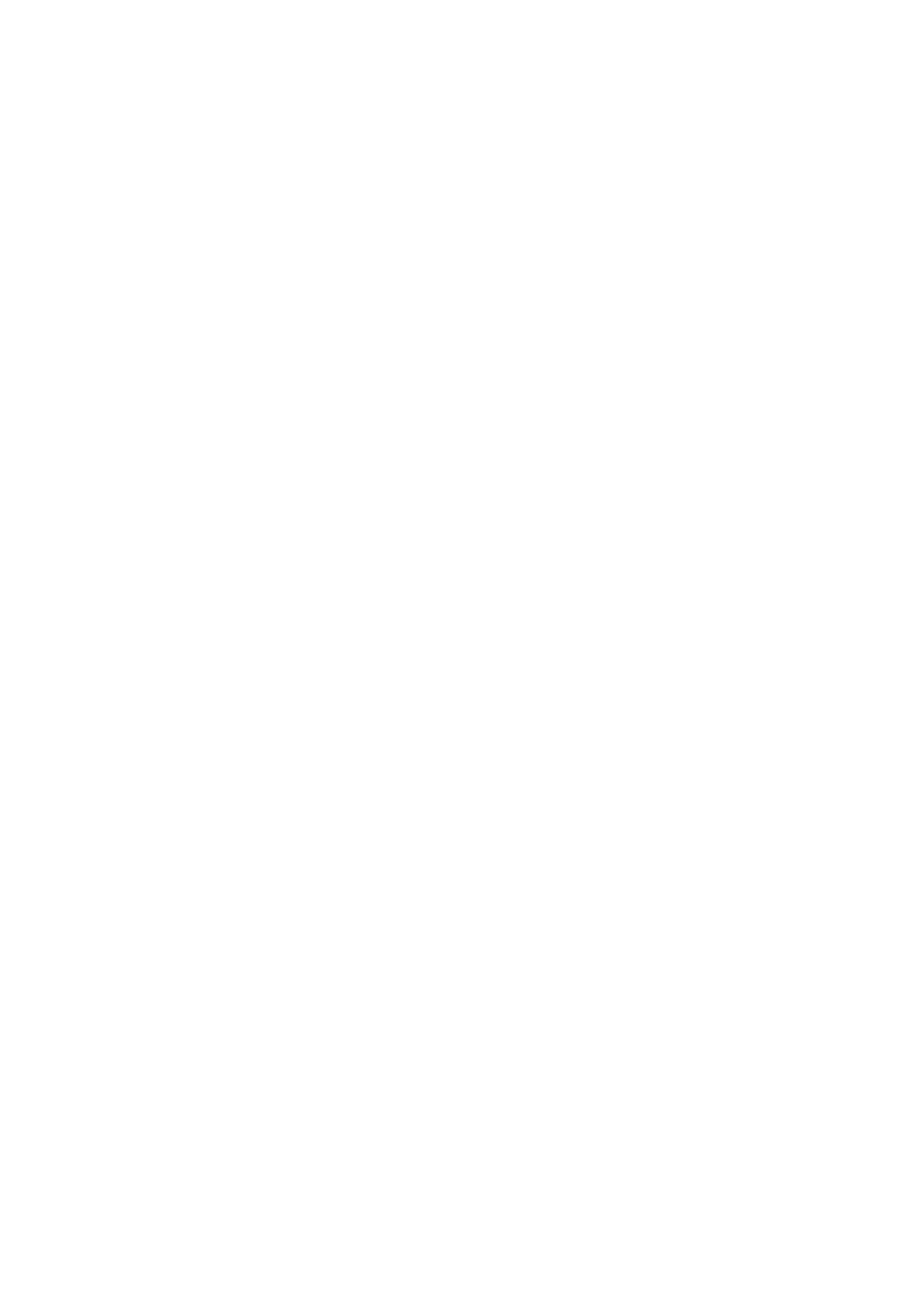

New South Wales

# **Public Sector Employment and Management Amendment (Ethanol Blended Fuel) Bill 2005**

No , 2005

#### **A Bill for**

An Act to amend the *Public Sector Employment and Management Act 2002* to require the use of ethanol blended fuel in cars owned, leased or operated by the Government of New South Wales or that are part of a public sector remuneration package; and for other purposes.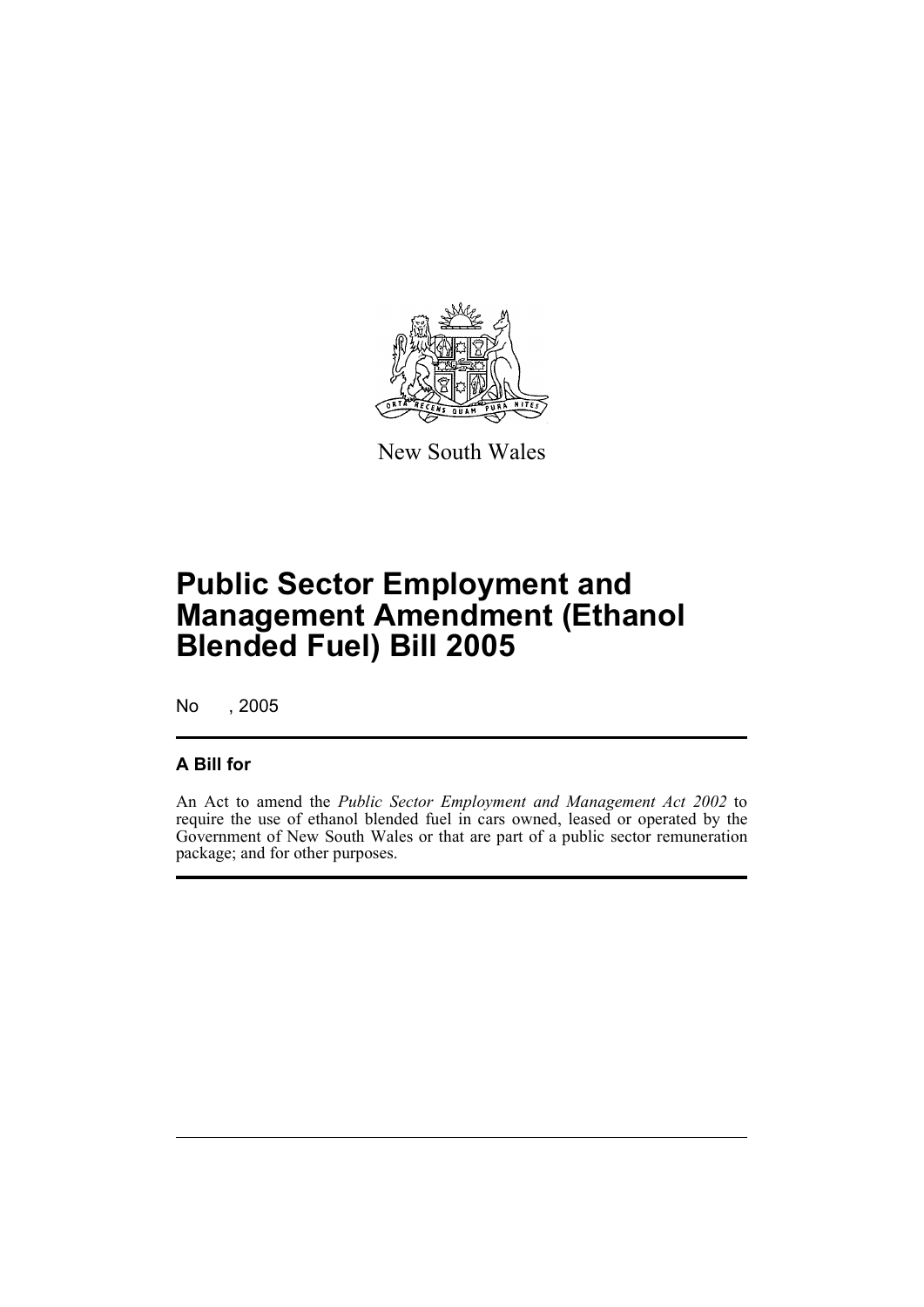|              | The Legislature of New South Wales enacts:                                                                   |                     |
|--------------|--------------------------------------------------------------------------------------------------------------|---------------------|
| 1            | Name of Act                                                                                                  | 2                   |
|              | This Act is the <i>Public Sector Employment and Management</i><br>Amendment (Ethanol Blended Fuel) Act 2005. | 3<br>$\overline{4}$ |
| $\mathbf{2}$ | <b>Commencement</b>                                                                                          | 5                   |
|              | This Act commences on 1 January 2006.                                                                        | 6                   |
| 3            | <b>Amendment of Public Sector Employment and Management Act 2002</b><br>No 43                                |                     |
|              | The Public Sector Employment and Management Act 2002 is amended<br>as set out in Schedule 1.                 | 9<br>10             |